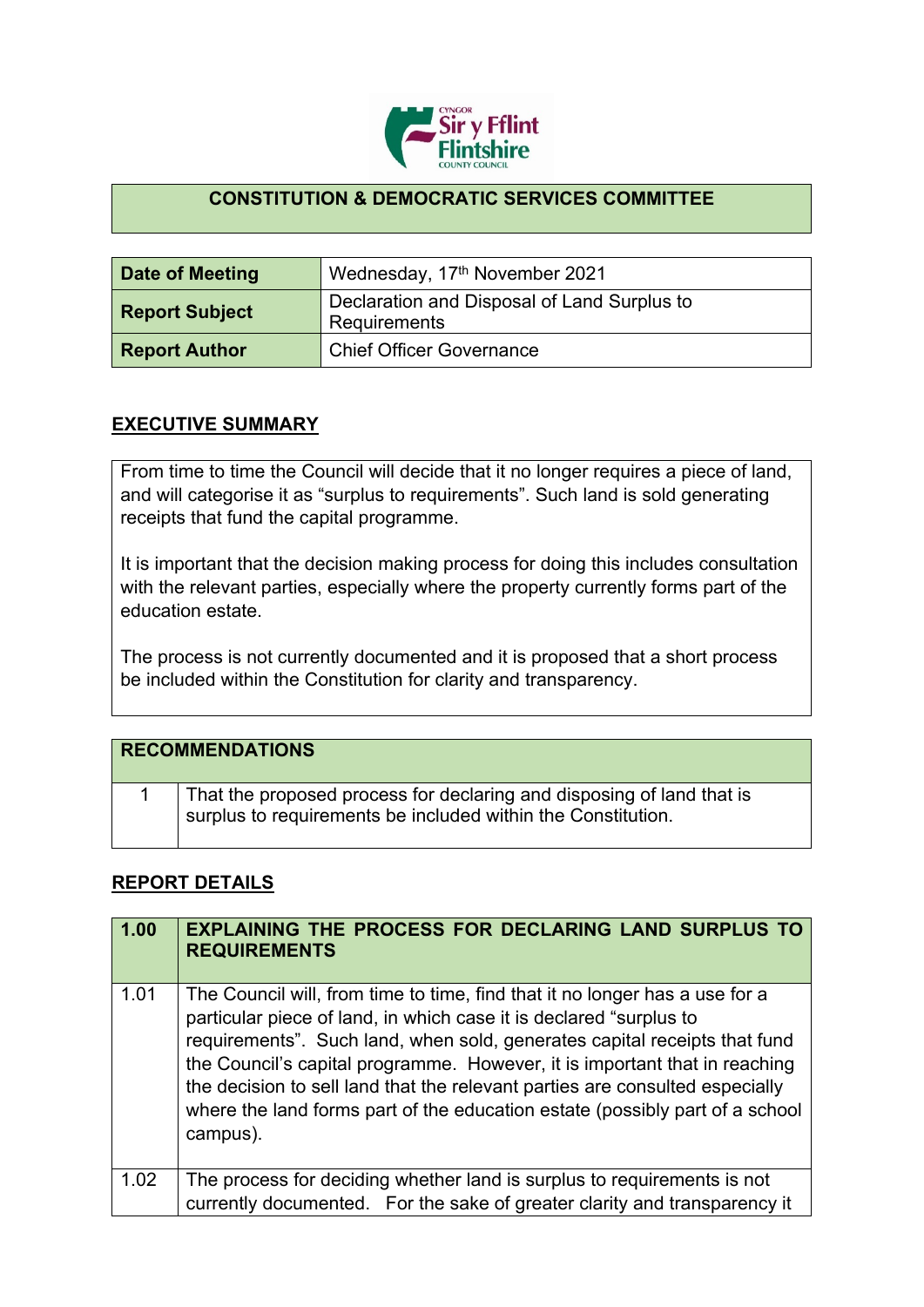|      | is proposed that the process should be documented and included within<br>the Constitution. It will be included as part of the delegated authority that<br>previously pertained to the Chief Officer (Housing and Assets) and which<br>will, in future, be delegated to the new post of Corporate Manager, Capital<br>Programmes and Assets.                                                                                                                                                                                                                                                                                                                                                                                                                                                                                                        |
|------|----------------------------------------------------------------------------------------------------------------------------------------------------------------------------------------------------------------------------------------------------------------------------------------------------------------------------------------------------------------------------------------------------------------------------------------------------------------------------------------------------------------------------------------------------------------------------------------------------------------------------------------------------------------------------------------------------------------------------------------------------------------------------------------------------------------------------------------------------|
| 1.03 | The proposed process for declaring land surplus to requirements is as<br>follows:                                                                                                                                                                                                                                                                                                                                                                                                                                                                                                                                                                                                                                                                                                                                                                  |
|      | <b>Declaration that Land/Property is Surplus to Requirements</b><br>It is for the service occupying the land/property to formally declare it<br>surplus via the following process:<br>The relevant Chief Officer and Portfolio Member to complete a<br>delegated report. In instances where the asset concerned were/are<br>occupied by a school then the report must state that the school's<br>Governing Body has been consulted and confirm the outcome of<br>that consultation within the report.<br>The proposal must be supported by the Capital and Asset<br>$\bullet$<br>Programme Board.<br>The asset will then transfer to the Valuation and Estates service. A<br>revenue budget to cover any residual running costs for the first<br>twelve months shall also be transferred the sum agreed in advance<br>and noted within the report. |
| 1.04 | Once declared as surplus the land will be available for sale at a time<br>judged to be most opportune by the Valuation and Estates Service, taking<br>into account such factors as demand, land values etc. The Constitution<br>already contains a separate approval process to actually authorise the sale<br>of a particular piece of land that includes the Council's valuer, consultation<br>with local Member(s) and approval by Cabinet (for land above a certain<br>value). That process was reviewed and approved by this Committee<br>within the last few years to strengthen consultation with the local<br>Member(s).                                                                                                                                                                                                                   |

| $\vert$ 2.00 | <b>RESOURCE IMPLICATIONS</b>                 |
|--------------|----------------------------------------------|
| 2.01         | None arising from issues within this report. |

| 3.00         | <b>CONSULTATIONS REQUIRED / CARRIED OUT</b> |
|--------------|---------------------------------------------|
| $\vert$ 3.01 | Not required.                               |

| 4.00 | <b>RISK MANAGEMENT</b>        |
|------|-------------------------------|
| 4.01 | Not applicable at this stage. |